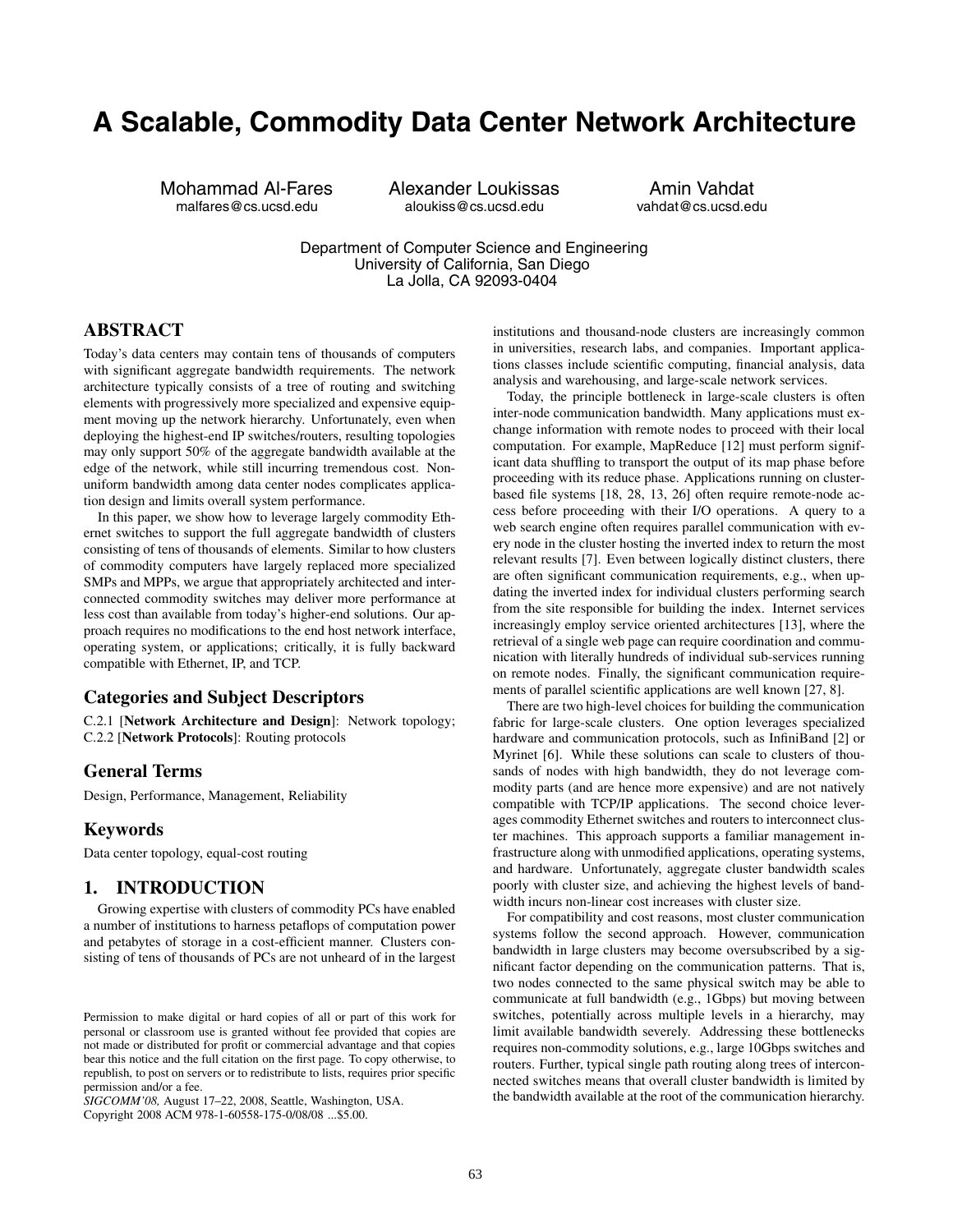Even as we are at a transition point where 10Gbps technology is becoming cost-competitive, the largest 10Gbps switches still incur significant cost and still limit overall available bandwidth for the largest clusters.

In this context, the goal of this paper is to design a data center communication architecture that meets the following goals:

- Scalable interconnection bandwidth: it should be possible for an arbitrary host in the data center to communicate with any other host in the network at the full bandwidth of its local network interface.
- Economies of scale: just as commodity personal computers became the basis for large-scale computing environments, we hope to leverage the same economies of scale to make cheap off-the-shelf Ethernet switches the basis for largescale data center networks.
- Backward compatibility: the entire system should be backward compatible with hosts running Ethernet and IP. That is, existing data centers, which almost universally leverage commodity Ethernet and run IP, should be able to take advantage of the new interconnect architecture with no modifications.

We show that by interconnecting commodity switches in a fattree architecture, we can achieve the full bisection bandwidth of clusters consisting of tens of thousands of nodes. Specifically, one instance of our architecture employs 48-port Ethernet switches capable of providing full bandwidth to up 27,648 hosts. By leveraging strictly commodity switches, we achieve lower cost than existing solutions while simultaneously delivering more bandwidth. Our solution requires no changes to end hosts, is fully TCP/IP compatible, and imposes only moderate modifications to the forwarding functions of the switches themselves. We also expect that our approach will be the *only* way to deliver full bandwidth for large clusters once 10 GigE switches become commodity at the edge, given the current lack of any higher-speed Ethernet alternatives (at any cost). Even when higher-speed Ethernet solutions become available, they will initially have small port densities at significant cost.

# **2. BACKGROUND**

## **2.1 Current Data Center Network Topologies**

We conducted a study to determine the current best practices for data center communication networks. We focus here on commodity designs leveraging Ethernet and IP; we discuss the relationship of our work to alternative technologies in Section 7.

#### *2.1.1 Topology*

Typical architectures today consist of either two- or three-level trees of switches or routers. A three-tiered design (see Figure 1) has a *core* tier in the root of the tree, an *aggregation* tier in the middle and an *edge* tier at the leaves of the tree. A two-tiered design has only the core and the edge tiers. Typically, a two-tiered design can support between 5K to 8K hosts. Since we target approximately 25,000 hosts, we restrict our attention to the three-tier design.

Switches<sup>1</sup> at the leaves of the tree have some number of GigE ports (48–288) as well as some number of 10 GigE uplinks to one or more layers of network elements that aggregate and transfer packets between the leaf switches. In the higher levels of the hierarchy there are switches with 10 GigE ports (typically 32–128) and significant switching capacity to aggregate traffic between the edges.

We assume the use of two types of switches, which represent the current high-end in both port density and bandwidth. The first, used at the edge of the tree, is a 48-port GigE switch, with four 10 GigE uplinks. For higher levels of a communication hierarchy, we consider 128-port 10 GigE switches. Both types of switches allow all directly connected hosts to communicate with one another at the full speed of their network interface.

#### *2.1.2 Oversubscription*

Many data center designs introduce oversubscription as a means to lower the total cost of the design. We define the term *oversubscription* to be the ratio of the worst-case achievable aggregate bandwidth among the end hosts to the total bisection bandwidth of a particular communication topology. An oversubscription of 1:1 indicates that all hosts may potentially communicate with arbitrary other hosts at the full bandwidth of their network interface (e.g., 1 Gb/s for commodity Ethernet designs). An oversubscription value of 5:1 means that only 20% of available host bandwidth is available for some communication patterns. Typical designs are oversubscribed by a factor of 2.5:1 (400 Mbps) to 8:1 (125 Mbps) [1]. Although data centers with oversubscription of 1:1 are possible for 1 Gb/s Ethernet, as we discuss in Section 2.1.4, the cost for such designs is typically prohibitive, even for modest-size data centers. Achieving full bisection bandwidth for 10 Gb/s Ethernet is not currently possible when moving beyond a single switch.

#### *2.1.3 Multi-path Routing*

Delivering full bandwidth between arbitrary hosts in larger clusters requires a "multi-rooted" tree with multiple core switches (see Figure 1). This in turn requires a multi-path routing technique, such as ECMP [19]. Currently, most enterprise core switches support ECMP. Without the use of ECMP, the largest cluster that can be supported with a singly rooted core with 1:1 oversubscription would be limited to 1,280 nodes (corresponding to the bandwidth available from a single 128-port 10 GigE switch).

To take advantage of multiple paths, ECMP performs static *load splitting* among flows. This does not account for flow bandwidth in making allocation decisions, which can lead to oversubscription even for simple communication patterns. Further, current ECMP implementations limit the multiplicity of paths to 8–16, which is often less diversity than required to deliver high bisection bandwidth for larger data centers. In addition, the number of routing table entries grows multiplicatively with the number of paths considered, which increases cost and can also increase lookup latency.

#### *2.1.4 Cost*

The cost for building a network interconnect for a large cluster greatly affects design decisions. As we discussed above, oversubscription is typically introduced to lower the total cost. Here we give the rough cost of various configurations for different number of hosts and oversubscription using current best practices. We assume a cost of \$7,000 for each 48-port GigE switch at the edge and \$700,000 for 128-port 10 GigE switches in the aggregation and core layers. We do not consider cabling costs in these calculations.

Figure 2 plots the cost in millions of US dollars as a function of the total number of end hosts on the *x* axis. Each curve represents a target oversubscription ratio. For instance, the switching hardware to interconnect 20,000 hosts with full bandwidth among all hosts comes to approximately \$37M. The curve corresponding to an oversubscription of 3:1 plots the cost to interconnect end hosts where the maximum available bandwidth for arbitrary end host communication would be limited to approximately 330 Mbps.

<sup>&</sup>lt;sup>1</sup>We use the term *switch* throughout the rest of the paper to refer to devices that perform both layer 2 switching and layer 3 routing.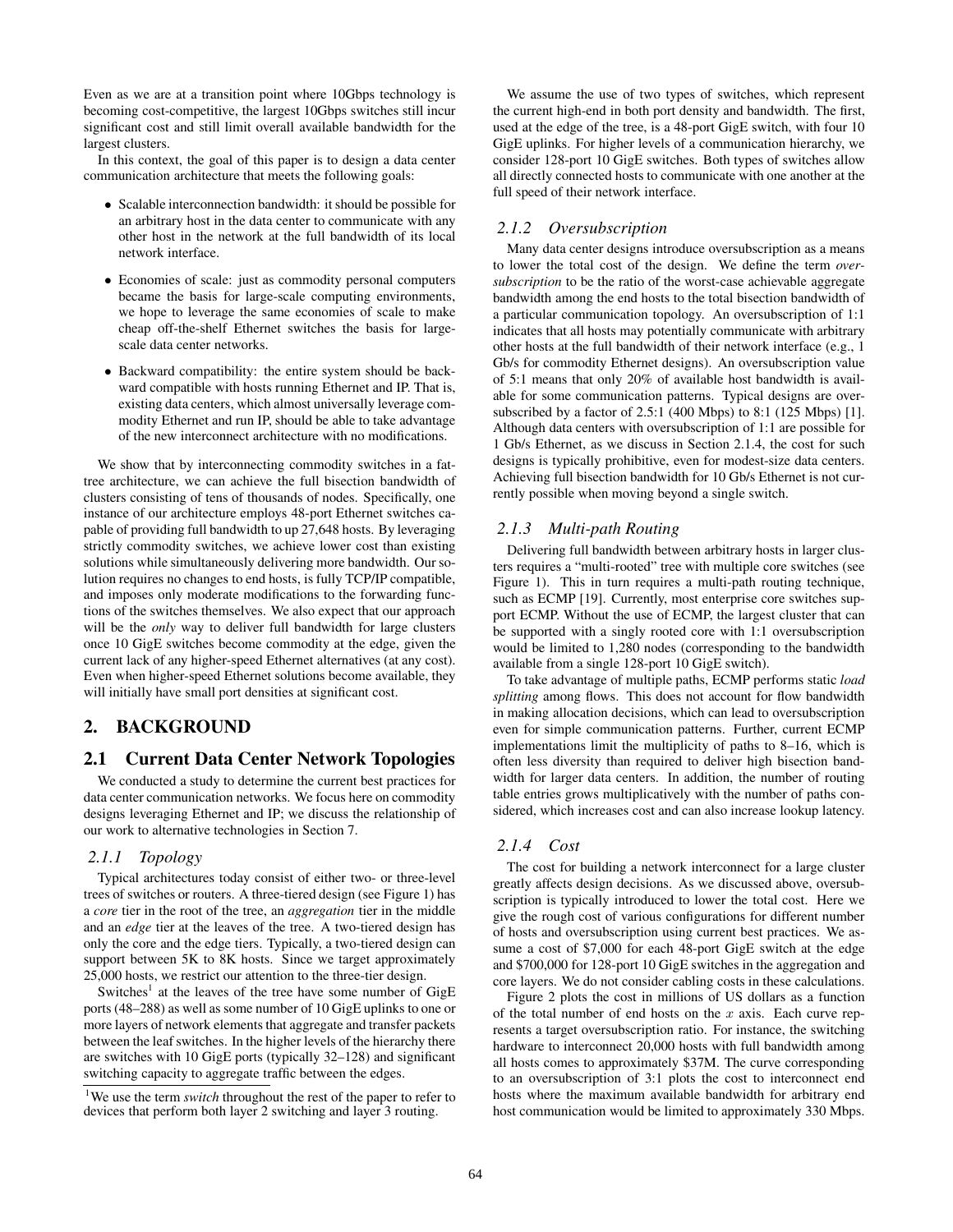

**Figure 1: Common data center interconnect topology. Host to switch links are GigE and links between switches are 10 GigE.**



**Figure 2: Current cost estimate vs. maximum possible number of hosts for different oversubscription ratios.**

We also include the cost to deliver an oversubscription of 1:1 using our proposed fat-tree architecture for comparison.

Overall, we find that existing techniques for delivering high levels of bandwidth in large clusters incur significant cost and that fat-tree based cluster interconnects hold significant promise for delivering scalable bandwidth at moderate cost. However, in some sense, Figure 2 understates the difficulty and expense of employing the highest-end components in building data center architectures. In 2008, 10 GigE switches are on the verge of becoming commodity parts; there is roughly a factor of 5 differential in price per port per bit/sec when comparing GigE to 10 GigE switches, and this differential continues to shrink. To explore the historical trend, we show in Table 1 the cost of the largest cluster configuration that could be supported using the highest-end switches available in a particular year. We based these values on a historical study of product announcements from various vendors of high-end 10 GigE switches in 2002, 2004, 2006, and 2008.

We use our findings to build the largest cluster configuration that technology in that year could support while maintaining an oversubscription of 1:1. Table 1 shows the largest 10 GigE switch available in a particular year; we employ these switches in the core and aggregation layers for the hierarchical design. Tables 1 also shows the largest commodity GigE switch available in that year; we em-

|      | <b>Hierarchical design</b> |              |               | <b>Fat-tree</b> |              |               |
|------|----------------------------|--------------|---------------|-----------------|--------------|---------------|
| Year | 10 GigE                    | <b>Hosts</b> | Cost/<br>GigE | GigE            | <b>Hosts</b> | Cost/<br>GigE |
| 2002 | 28-port                    | 4.480        | \$25.3K       | 28-port         | 5.488        | \$4.5K        |
| 2004 | $32$ -port                 | 7,680        | \$4.4K        | 48-port         | 27.648       | \$1.6K        |
| 2006 | 64-port                    | 10.240       | \$2.1K        | 48-port         | 27.648       | \$1.2K        |
| 2008 | $128$ -port                | 20,480       | \$1.8K        | 48-port         | 27,648       | \$0.3K        |

**Table 1: The maximum possible cluster size with an oversubscription ratio of 1:1 for different years.**

ploy these switches at all layers of the fat-tree and at the edge layer for the hierarchical design.

The maximum cluster size supported by traditional techniques employing high-end switches has been limited by available port density until recently. Further, the high-end switches incurred prohibitive costs when 10 GigE switches were initially available. Note that we are being somewhat generous with our calculations for traditional hierarchies since commodity GigE switches at the aggregation layer did not have the necessary 10 GigE uplinks until quite recently. Clusters based on fat-tree topologies on the other hand scale well, with the total cost dropping more rapidly and earlier (as a result of following commodity pricing trends earlier). Also, there is no requirement for higher-speed uplinks in the fat-tree topology.

Finally, it is interesting to note that, today, it is technically infeasible to build a 27,648-node cluster with 10 Gbps bandwidth potentially available among all nodes. On the other hand, a fattree switch architecture would leverage near-commodity 48-port 10 GigE switches and incur a cost of over \$690 million. While likely cost-prohibitive in most settings, the bottom line is that it is not even possible to build such a configuration using traditional aggregation with high-end switches because today there is no product or even Ethernet standard for switches faster than 10 GigE.

## **2.2 Clos Networks/Fat-Trees**

Today, the price differential between commodity and noncommodity switches provides a strong incentive to build large-scale communication networks from many small commodity switches rather than fewer larger and more expensive ones. More than fifty years ago, similar trends in telephone switches led Charles Clos to design a network topology that delivers high levels of bandwidth for many end devices by appropriately interconnecting smaller commodity switches [11].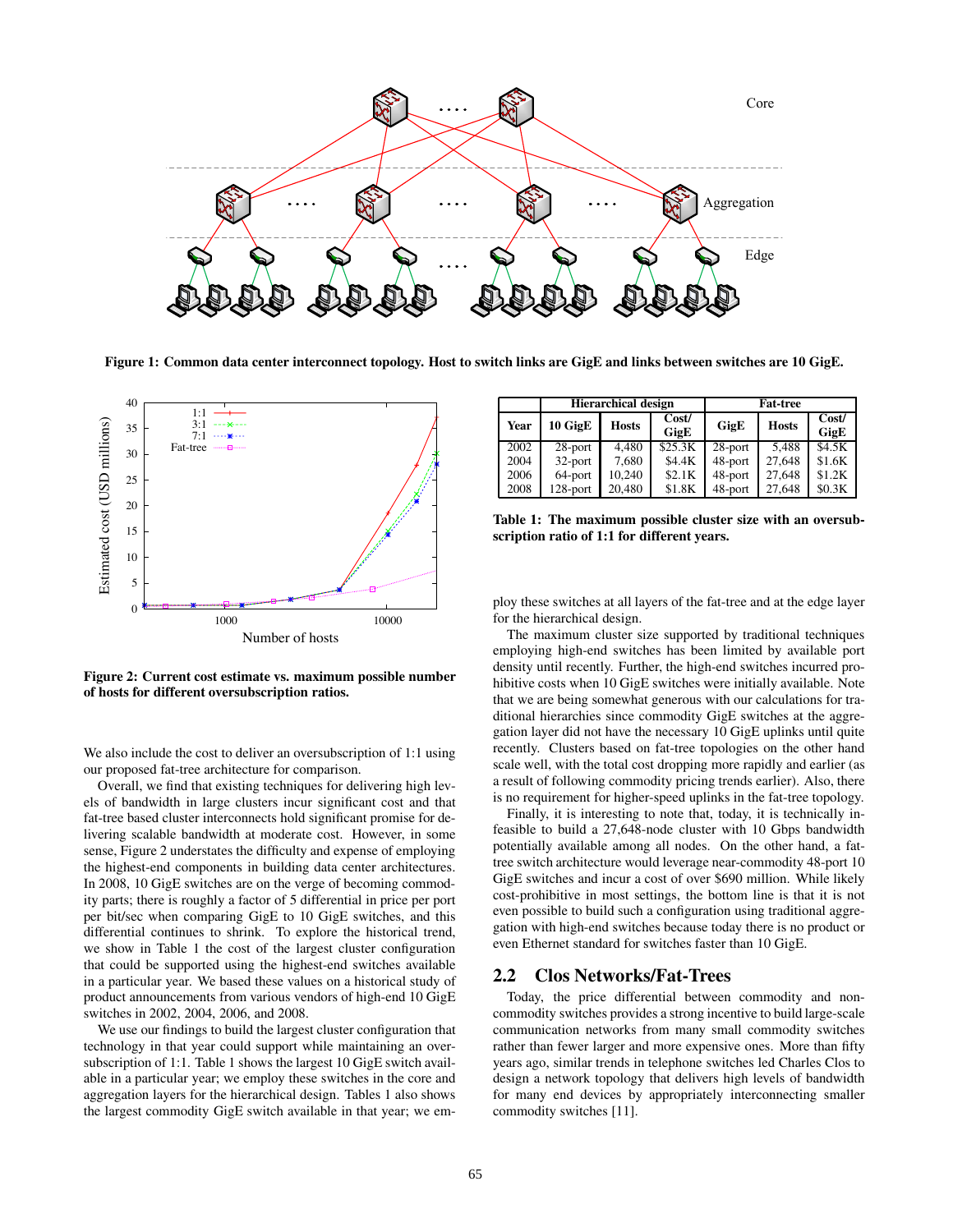We adopt a special instance of a Clos topology called a *fattree* [23] to interconnect commodity Ethernet switches. We organize a *k*-ary fat-tree as shown in Figure 3. There are *k* pods, each containing two layers of  $k/2$  switches. Each  $k$ -port switch in the lower layer is directly connected to *k/*2 hosts. Each of the remaining  $k/2$  ports is connected to  $k/2$  of the *k* ports in the aggregation layer of the hierarchy.

There are  $(k/2)^2$  *k*-port core switches. Each core switch has one port connected to each of *k* pods. The *i th* port of any core switch is connected to pod *i* such that consecutive ports in the aggregation layer of each pod switch are connected to core switches on (*k/*2) strides. In general, a fat-tree built with *k*-port switches supports  $k^3/4$  hosts. In this paper, we focus on designs up to  $k = 48$ . Our approach generalizes to arbitrary values for *k*.

An advantage of the fat-tree topology is that all switching elements are identical, enabling us to leverage cheap commodity parts for all of the switches in the communication architecture.<sup>2</sup> Further, fat-trees are *rearrangeably non-blocking*, meaning that for arbitrary communication patterns, there is some set of paths that will saturate all the bandwidth available to the end hosts in the topology. Achieving an oversubscription ratio of 1:1 in practice may be difficult because of the need to prevent packet reordering for TCP flows.

Figure 3 shows the simplest non-trivial instance of the fat-tree with  $k = 4$ . All hosts connected to the same edge switch form their own subnet. Therefore, all traffic to a host connected to the same lower-layer switch is switched, whereas all other traffic is routed.

As an example instance of this topology, a fat-tree built from 48 port GigE switches would consist of 48 pods, each containing an edge layer and an aggregation layer with 24 switches each. The edge switches in every pod are assigned 24 hosts each. The network supports 27,648 hosts, made up of 1,152 subnets with 24 hosts each. There are 576 equal-cost paths between any given pair of hosts in different pods. The cost of deploying such a network architecture would be \$8*.*64*M*, compared to \$37*M* for the traditional techniques described earlier.

#### **2.3 Summary**

Given our target network architecture, in the rest of this paper we address two principal issues with adopting this topology in Ethernet deployments. First, IP/Ethernet networks typically build a single routing path between each source and destination. For even simple communication patterns, such single-path routing will quickly lead to bottlenecks up and down the fat-tree, significantly limiting overall performance. We describe simple extensions to IP forwarding to effectively utilize the high fan-out available from fat-trees. Second, fat-tree topologies can impose significant wiring complexity in large networks. To some extent, this overhead is inherent in fat-tree topologies, but in Section 6 we present packaging and placement techniques to ameliorate this overhead. Finally, we have built a prototype of our architecture in Click [21] as described in Section 3. An initial performance evaluation presented in Section 5 confirms the potential performance benefits of our approach in a small-scale deployment.

# **3. ARCHITECTURE**

In this section, we describe an architecture to interconnect commodity switches in a fat-tree topology. We first motivate the need for a slight modification in the routing table structure. We then describe how we assign IP addresses to hosts in the cluster. Next,

we introduce the concept of two-level route lookups to assist with multi-path routing across the fat-tree. We then present the algorithms we employ to populate the forwarding table in each switch. We also describe flow classification and flow scheduling techniques as alternate multi-path routing methods. And finally, we present a simple fault-tolerance scheme, as well as describe the heat and power characteristics of our approach.

## **3.1 Motivation**

Achieving maximum bisection bandwidth in this network requires spreading outgoing traffic from any given pod as evenly as possible among the core switches. Routing protocols such as OSPF2 [25] usually take the hop-count as their metric of "shortestpath," and in the *k*-ary fat-tree topology (see Section 2.2), there are  $(k/2)^2$  such shortest-paths between any two hosts on different pods, but only one is chosen. Switches, therefore, concentrate traffic going to a given subnet to a single port even though other choices exist that give the same cost. Furthermore, depending on the interleaving of the arrival times of OSPF messages, it is possible for a small subset of core switches, perhaps only one, to be chosen as the intermediate links between pods. This will cause severe congestion at those points and does not take advantage of path redundancy in the fat-tree.

Extensions such as OSPF-ECMP [30], in addition to being unavailable in the class of switches under consideration, cause an explosion in the number of required prefixes. A lower-level pod switch would need (*k/*2) prefixes for *every* other subnet; a total of  $k * (k/2)^2$  prefixes.

We therefore need a simple, fine-grained method of traffic diffusion between pods that takes advantage of the structure of the topology. The switches must be able to recognize, and give special treatment to, the class of traffic that needs to be evenly spread. To achieve this, we propose using two-level routing tables that spread outgoing traffic based on the low-order bits of the destination IP address (see Section 3.3).

## **3.2 Addressing**

We allocate all the IP addresses in the network within the private 10*.*0*.*0*.*0*/*8 block. We follow the familiar quad-dotted form with the following conditions: The pod switches are given addresses of the form 10*.pod.switch.*1, where *pod* denotes the pod number (in [0*, k* <sup>−</sup> 1]), and *switch* denotes the position of that switch in the pod (in [0*, k*−1], starting from left to right, bottom to top). We give core switches addresses of the form 10*.k.j.i*, where *j* and *i* denote that switch's coordinates in the  $(k/2)^2$  core switch grid (each in  $[1, (k/2)]$ , starting from top-left).

The address of a host follows from the pod switch it is connected to; hosts have addresses of the form: 10*.pod.switch.ID*, where *ID* is the host's position in that subnet (in [2,  $k/2+1$ ], starting from left to right). Therefore, each lower-level switch is responsible for a */*24 subnet of *k/*2 hosts (for *k <* 256). Figure 3 shows examples of this addressing scheme for a fat-tree corresponding to  $k = 4$ . Even though this is relatively wasteful use of the available address space, it simplifies building the routing tables, as seen below. Nonetheless, this scheme scales up to 4.2M hosts.

#### **3.3 Two-Level Routing Table**

To provide the even-distribution mechanism motivated in Section 3.1, we modify routing tables to allow two-level prefix lookup. Each entry in the main routing table will potentially have an additional pointer to a small secondary table of *(suffix, port)* entries. A first-level prefix is *terminating* if it does not contain any secondlevel suffixes, and a secondary table may be pointed to by more

 $2$ Note that switch homogeneity is not required, as bigger switches could be used at the core (e.g. for multiplexing). While these likely have a longer mean time to failure (MTTF), this defeats the cost benefits, and maintains the same cabling overhead.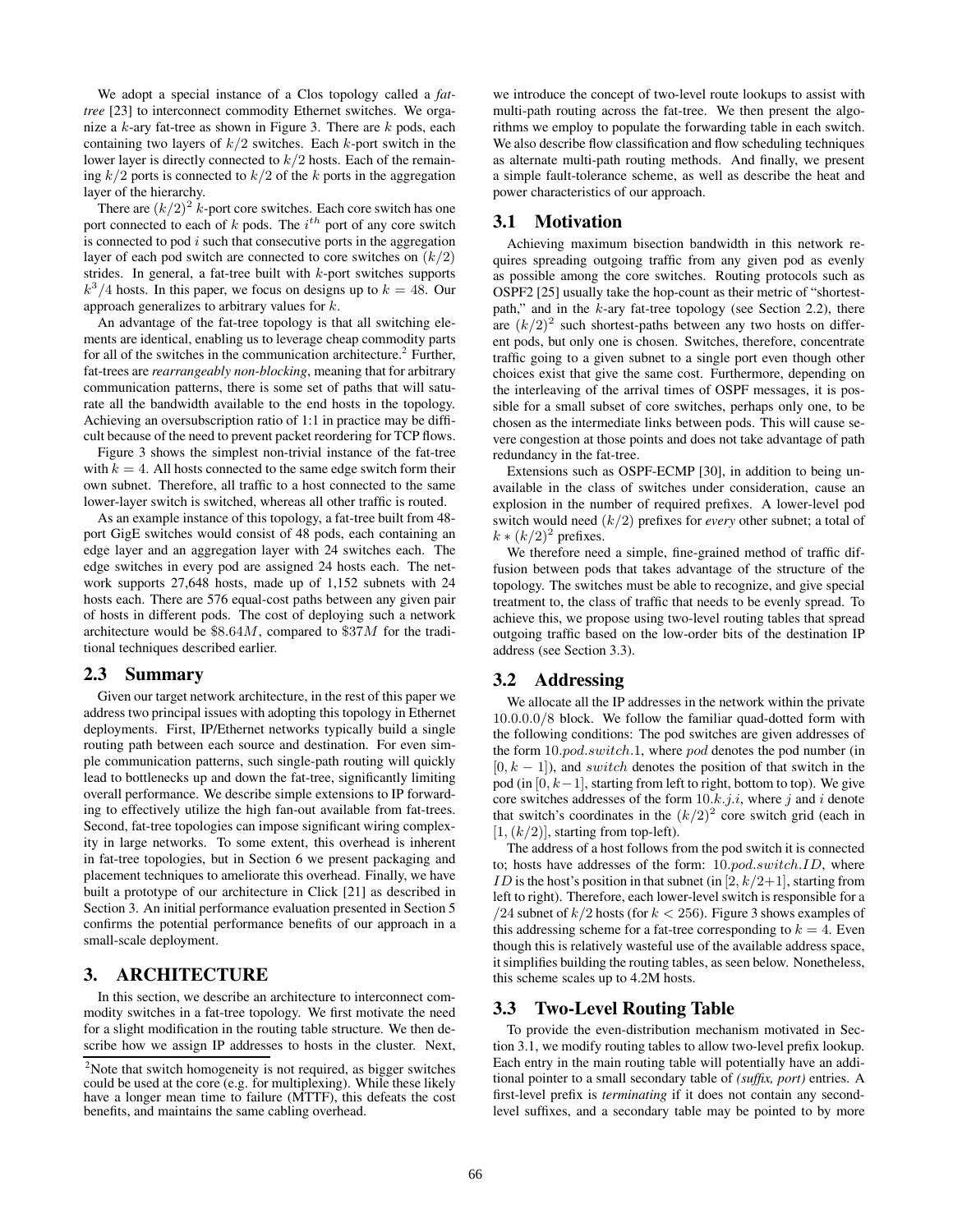

**Figure 3: Simple fat-tree topology. Using the two-level routing tables described in Section 3.3, packets from source** 10*.*0*.*1*.*2 **to destination** 10*.*2*.*0*.*3 **would take the dashed path.**



**Figure 4: Two-level table example. This is the table at switch** 10*.*2*.*2*.*1**. An incoming packet with destination IP address** 10*.*2*.*1*.*2 **is forwarded on port 1, whereas a packet with destination IP address** 10*.*3*.*0*.*3 **is forwarded on port 3.**

than one first-level prefix. Whereas entries in the primary table are left-handed (i.e., */m prefix* masks of the form  $1^m0^{32-m}$ ), entries in the secondary tables are right-handed (i.e. */m suffix* masks of the form 0<sup>32</sup>*−<sup>m</sup>*1*<sup>m</sup>*). If the longest-matching prefix search yields a non-terminating prefix, then the longest-matching suffix in the secondary table is found and used.

This two-level structure will slightly increase the routing table lookup latency, but the parallel nature of prefix search in hardware should ensure only a marginal penalty (see below). This is helped by the fact that these tables are meant to be very small. As shown below, the routing table of any pod switch will contain no more than  $k/2$  prefixes and  $k/2$  suffixes.

# **3.4 Two-Level Lookup Implementation**

We now describe how the two-level lookup can be implemented in hardware using Content-Addressable Memory (CAM) [9]. CAMs are used in search-intensive applications and are faster than algorithmic approaches [15, 29] for finding a match against a bit pattern. A CAM can perform parallel searches among all its entries in a single clock cycle. Lookup engines use a special kind of CAM, called Ternary CAM (TCAM). A TCAM can store *don't care* bits in addition to matching 0's and 1's in particular positions, making it suitable for storing variable length prefixes, such as the ones found in routing tables. On the downside, CAMs have rather low storage density, they are very power hungry, and

|             |         | <b>RAM</b>     |          |             |
|-------------|---------|----------------|----------|-------------|
| <b>TCAM</b> |         | <b>Address</b> | Next hop | Output port |
| 10.2.0.X    |         | 00             | 10.2.0.1 |             |
| 10.2.1.X    | Encoder |                | 10.2.1.1 |             |
| X.X.X.2     |         |                | 10.4.1.1 |             |
| X.X.X.3     |         |                | 10412    |             |

**Figure 5: TCAM two-level routing table implementation.**

expensive per bit. However, in our architecture, routing tables can be implemented in a TCAM of a relatively modest size (*k* entries each 32 bits wide).

Figure 5 shows our proposed implementation of the two-level lookup engine. A TCAM stores address prefixes and suffixes, which in turn indexes a RAM that stores the IP address of the next hop and the output port. We store left-handed (prefix) entries in numerically smaller addresses and right-handed (suffix) entries in larger addresses. We encode the output of the CAM so that the entry with the numerically smallest matching address is output. This satisfies the semantics of our specific application of two-level lookup: when the destination IP address of a packet matches both a left-handed and a right-handed entry, then the left-handed entry is chosen. For example, using the routing table in Figure 5, a packet with destination IP address 10*.*2*.*0*.*3 matches the left-handed entry 10*.*2*.*0*.X* and the right-handed entry *X.X.X.*3. The packet is correctly forwarded on port 0. However, a packet with destination IP address 10*.*3*.*1*.*2 matches only the right-handed entry *X.X.X.*2 and is forwarded on port 2.

## **3.5 Routing Algorithm**

The first two levels of switches in a fat-tree act as filtering traffic diffusers; the lower- and upper-layer switches in any given pod have terminating prefixes to the subnets in that pod. Hence, if a host sends a packet to another host in the same pod but on a different subnet, then all upper-level switches in that pod will have a terminating prefix pointing to the destination subnet's switch.

For all other outgoing inter-pod traffic, the pod switches have a default */*0 prefix with a secondary table matching host IDs (the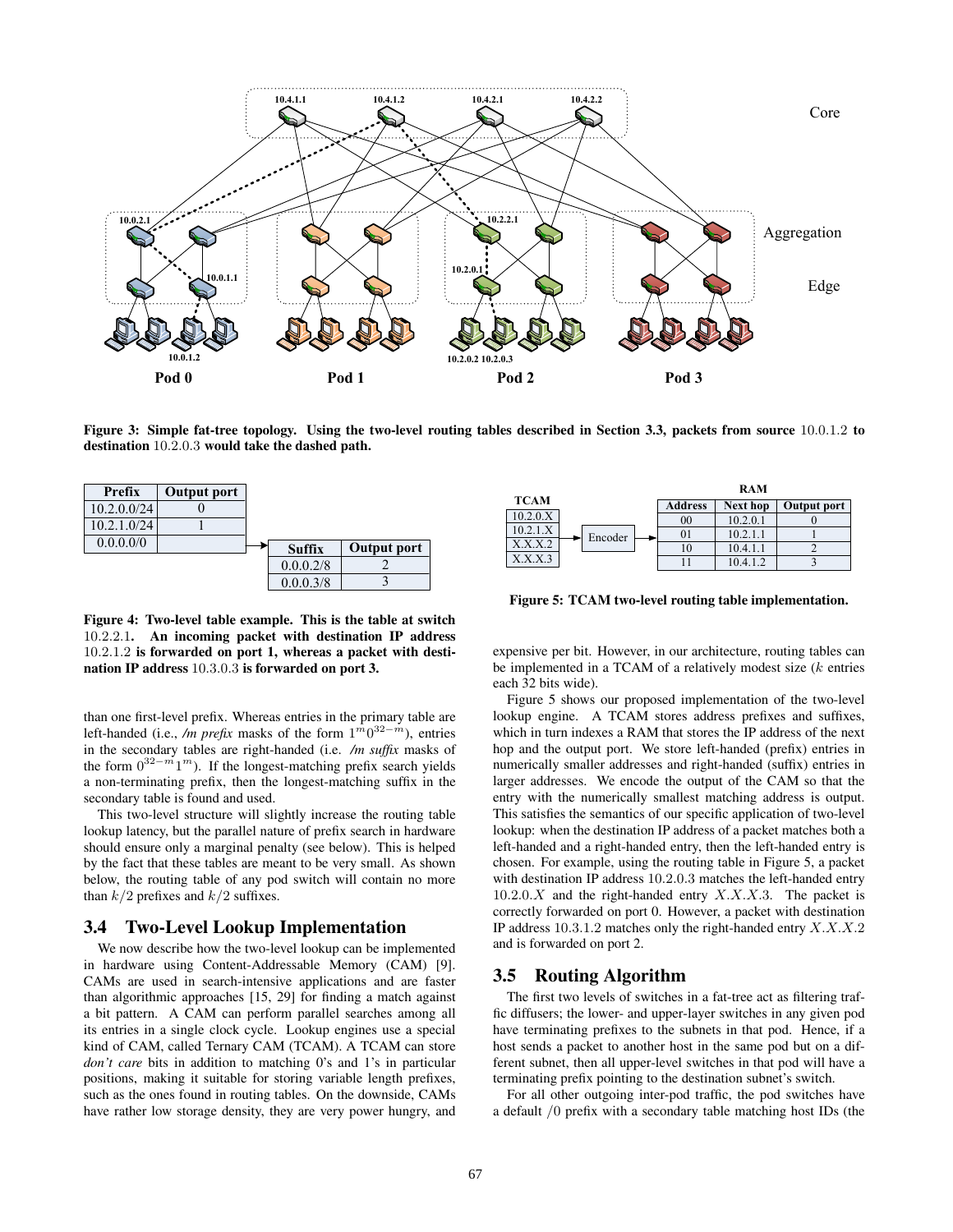least-significant byte of the destination IP address). We employ the host IDs as a source of deterministic entropy; they will cause traffic to be evenly spread upward among the outgoing links to the core switches<sup>3</sup>. This will also cause subsequent packets to the same host to follow the same path, and therefore avoid packet reordering.

In the core switches, we assign terminating first-level prefixes for all network IDs, each pointing to the appropriate pod containing that network. Once a packet reaches a core switch, there is exactly one link to its destination pod, and that switch will include a terminating */*16 prefix for the pod of that packet (10*.pod.*0*.*0*/*16*, port*). Once a packet reaches its destination pod, the receiving upper-level pod switch will also include a (10*.pod.switch.*0*/*24*, port*) prefix to direct that packet to its destination subnet switch, where it is finally switched to its destination host. Hence, traffic diffusion occurs only in the first half of a packet's journey.

It is possible to design distributed protocols to build the necessary forwarding state incrementally in each switch. For simplicity however, we assume a central entity with full knowledge of cluster interconnect topology. This central route control is responsible for statically generating all routing tables and loading the tables into the switches at the network setup phase. Dynamic routing protocols would also be responsible for detecting failures of individual switches and performing path fail-over (see Section 3.8). Below, we summarize the steps for generating forwarding tables at both the pods and core switches.

#### *Pod Switches.*

In each pod switch, we assign terminating prefixes for subnets contained in the same pod. For inter-pod traffic, we add a */*0 prefix with a secondary table matching host IDs. Algorithm 1 shows the pseudo-code for generating the routing tables for the upper pod switches. The reason for the modulo shift in the outgoing port is to avoid traffic from different lower-layer switches addressed to a host with the same host ID going to the same upper-layer switch.

For the lower pod switches, we simply omit the */*24 subnet prefix step, in line 3, since that subnet's own traffic is switched, and intra- and inter-pod traffic should be evenly split among the upper switches.

#### *Core Switches.*

Since each core switch is connected to every pod (port *i* is connected to pod *i*), the core switches contains only terminating */*16 prefixes pointing to their destination pods, as shown in Algorithm 2. This algorithm generates tables whose size is linear in *k*. No switch in the network contains a table with more than *k* first-level prefixes or *k/*2 second-level suffixes.

#### *Routing Example.*

To illustrate network operation using the two-level tables, we give an example for the routing decisions taken for a packet from source 10*.*0*.*1*.*2 to destination 10*.*2*.*0*.*3, as shown in Figure 3. First, the gateway switch of the source host (10*.*0*.*1*.*1) will only match the packet with the */*0 first-level prefix, and therefore will forward the packet based on the host ID byte according to the secondary table for that prefix. In that table, the packet matches the 0*.*0*.*0*.*3*/*8 suffix, which points to port 2 and switch 10*.*0*.*2*.*1. Switch 10*.*0*.*2*.*1 also follows the same steps and forwards on port 3, connected to core switch 10*.*4*.*1*.*1. The core switch matches the packet to a terminating 10*.*2*.*0*.*0*/*16 prefix, which points to the destination pod 2

|              | 1 foreach pod x in $[0, k - 1]$ do                      |  |  |
|--------------|---------------------------------------------------------|--|--|
| $\mathbf{2}$ | <b>foreach</b> switch z in $[(k/2), k-1]$ <b>do</b>     |  |  |
| 3            | <b>foreach</b> subnet i in [0, $(k/2) - 1$ ] <b>do</b>  |  |  |
| 4            | addPrefix $(10.x.z.1, 10.x.i.0/24, i)$ ;                |  |  |
| 5            | end                                                     |  |  |
| 6            | addPrefix $(10.x.z.1, 0.0.0.0/0, 0)$ ;                  |  |  |
| 7            | <b>foreach</b> host ID i in [2, $(k/2) + 1$ ] <b>do</b> |  |  |
| 8            | addSuffix $(10.x.z.1, 0.0.0.i/8, )$                     |  |  |
|              | $(i-2+z) mod (k/2) + (k/2));$                           |  |  |
| 9            | end                                                     |  |  |
| 10           | end                                                     |  |  |
| end          |                                                         |  |  |

**Algorithm 1**: Generating aggregation switch routing tables. Assume Function signatures *addPrefix(switch, prefix, port)*, *addSuffix(switch, suffix, port)* and *addSuff ix* adds a second-level suffix to the last-added first-level prefix.

| 1 foreach j in $[1, (k/2)]$ do                                      |
|---------------------------------------------------------------------|
| <b>for<br/>each</b> i in [1, $(k/2)$ ] <b>do</b><br>$\mathbf{2}$    |
| <b>foreach</b> destination pod x in $[0, (k/2) - 1]$ <b>do</b><br>3 |
| addPrefix $(10.k.i.i.10.x.0.0/16, x);$<br>4                         |
| end<br>5                                                            |
| end<br>6                                                            |
| end<br>7                                                            |
| $\mathbf{r}$                                                        |

**Algorithm 2**: Generating core switch routing tables.

on port 2, and switch 10*.*2*.*2*.*1. This switch belongs to the same pod as the destination subnet, and therefore has a terminating prefix, 10*.*2*.*0*.*0*/*24, which points to the switch responsible for that subnet, 10*.*2*.*0*.*1 on port 0. From there, standard switching techniques deliver the packet to the destination host 10*.*2*.*0*.*3.

Note that for simultaneous communication from 10*.*0*.*1*.*3 to another host 10*.*2*.*0*.*2, traditional single-path IP routing would follow the same path as the flow above because both destinations are on the same subnet. Unfortunately, this would eliminate all of the fan-out benefits of the fat-tree topology. Instead, our two-level table lookup allows switch 10*.*0*.*1*.*1 to forward the second flow to 10*.*0*.*3*.*1 based on right-handed matching in the two-level table.

# **3.6 Flow Classification**

In addition to the two-level routing technique described above, we also consider two optional dynamic routing techniques, as they are currently available in several commercial routers [10, 3]. Our goal is to quantify the potential benefits of these techniques but acknowledge that they will incur additional per-packet overhead. Importantly, any maintained state in these schemes is soft and individual switches can fall back to two-level routing in case the state is lost.

As an alternate method of traffic diffusion to the core switches, we perform flow classification with dynamic port-reassignment in pod switches to overcome cases of avoidable local congestion (e.g. when two flows compete for the same output port, even though another port that has the same cost to the destination is underused). We define a *flow* as a sequence of packets with the same entries for a subset of fields of the packet headers (typically source and destination IP addresses, destination transport port). In particular, pod switches:

1. Recognize subsequent packets of the same flow, and forward them on the same outgoing port.

<sup>&</sup>lt;sup>3</sup>Since the tables are static, it is possible to fall short of perfect distribution. We examine worst-case communication patterns in Section 5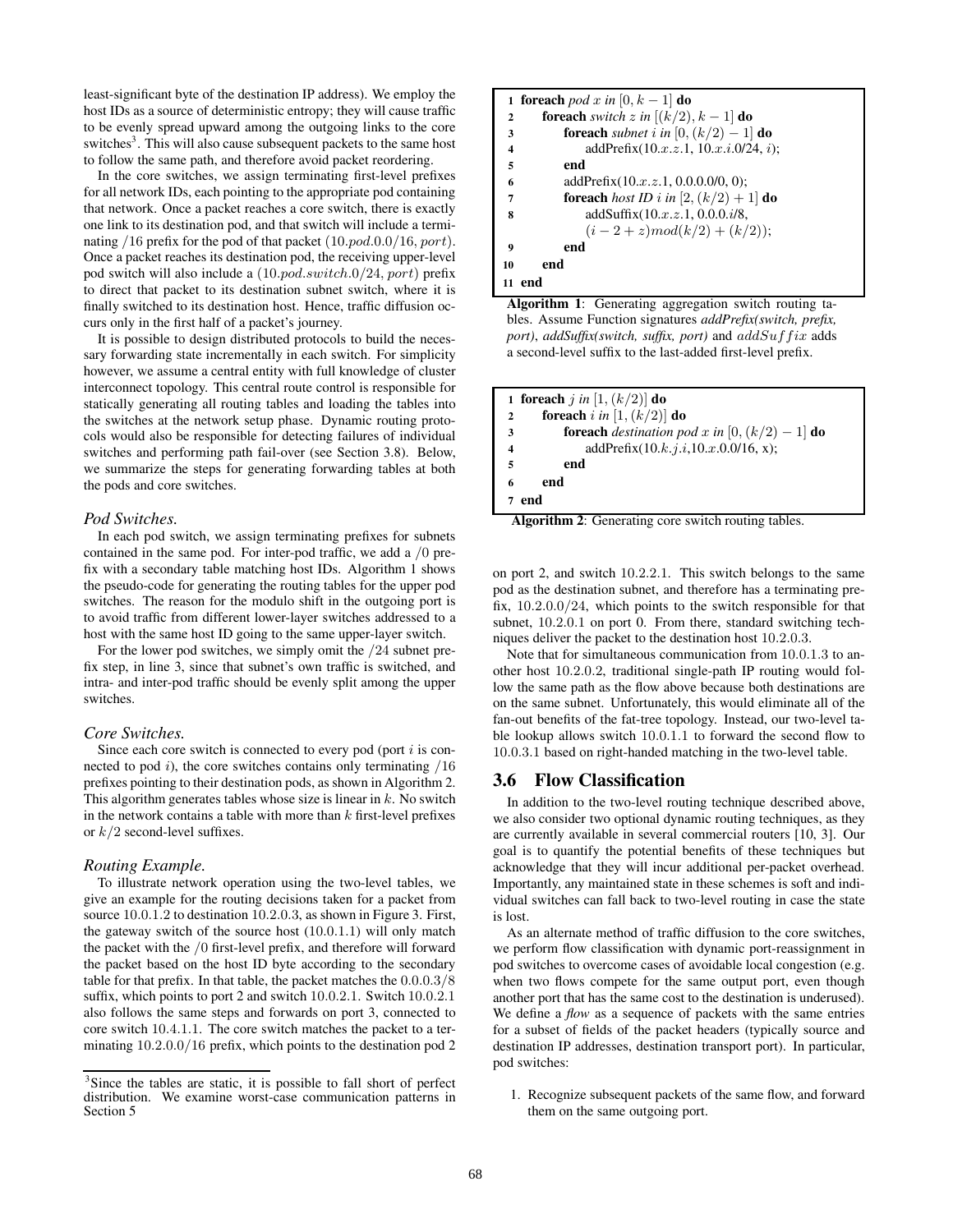2. Periodically reassign a minimal number of flow output ports to minimize any disparity between the aggregate flow capacity of different ports.

Step 1 is a measure against packet reordering, while step 2 aims to ensure fair distribution on flows on upward-pointing ports in the face of dynamically changing flow sizes. Section 4.2 describes our implementation and flow distribution heuristic of the flow classifier in more detail.

# **3.7 Flow Scheduling**

Several studies have indicated that the distribution of transfer times and burst lengths of Internet traffic is long-tailed [14], and characterized by few large long-lived flows (responsible for most of the bandwidth) and many small short-lived ones [16]. We argue that routing large flows plays the most important role in determining the achievable bisection bandwidth of a network and therefore merits special handling. In this alternative approach to flow management, we schedule large flows to minimize overlap with one another. A central scheduler makes this choice, with global knowledge of all active large flows in the network. In this initial design, we only consider the case of a single large flow originating from each host at a time.

#### *3.7.1 Edge Switches*

As before, edge switches locally assign a new flow to the leastloaded port initially. However, edge switches additionally detect any outgoing flow whose size grows above a predefined threshold, and periodically send notifications to a central scheduler specifying the source and destination for all active large flows. This represents a request by the edge switch for placement of that flow in an uncontended path.

Note that unlike Section 3.6, this scheme does not allow edge switches to independently reassign a flow's port, regardless of size. The central scheduler is the only entity with the authority to order a re-assignment.

#### *3.7.2 Central Scheduler*

A central scheduler, possibly replicated, tracks all active large flows and tries to assign them non-conflicting paths if possible. The scheduler maintains boolean state for all links in the network signifying their availability to carry large flows.

For inter-pod traffic, recall that there are  $(k/2)^2$  possible paths between any given pair of hosts in the network, and each of these paths corresponds to a core switch. When the scheduler receives a notification of a new flow, it linearly searches through the core switches to find one whose corresponding path components do not include a reserved link.<sup>4</sup> Upon finding such a path, the scheduler marks those links as reserved, and notifies the relevant lower- and upper-layer switches in the source pod with the correct outgoing port that corresponds to that flow's chosen path. A similar search is performed for intra-pod large flows; this time for an uncontended path through an upper-layer pod switch. The scheduler garbage collects flows whose last update is older than a given time, clearing their reservations. Note that the edge switches do not block and wait for the scheduler to perform this computation, but initially treat a large flow like any other.

# **3.8 Fault-Tolerance**

The redundancy of available paths between any pair of hosts makes the fat-tree topology attractive for fault-tolerance. We propose a simple failure broadcast protocol that allows switches to route around link- or switch-failures one or two hops downstream.

In this scheme, each switch in the network maintains a *Bidirectional Forwarding Detection* session (BFD [20]) with each of its neighbors to determine when a link or neighboring switch fails. From a fault-tolerance perspective, two classes of failure can be weathered: (a) between lower- and upper-layer switches inside a pod, and (b) between core and a upper-level switches. Clearly, the failure of a lower-level switch will cause disconnection for the directly connected hosts; redundant switch elements at the leaves are the only way to tolerate such failures. We describe link failures here because switch failures trigger the same BFD alerts and elicit the same responses.

## *3.8.1 Lower- to Upper-layer Switches*

A link failure between lower- and upper-level switches affects three classes of traffic:

- 1. Outgoing inter- and intra-pod traffic originating from the lower-layer switch. In this case the local flow classifier sets the 'cost' of that link to infinity and does not assign it any new flows, and chooses another available upper-layer switch.
- 2. Intra-pod traffic using the upper-layer switch as an intermediary. In response, this switch broadcasts a tag notifying all other lower-layer switches in the same pod of the link failure. These switches would check when assigning new flows whether the intended output port corresponds to one of those tags and avoid it if possible.<sup>5</sup>
- 3. Inter-pod traffic coming into the upper-layer switch. The core switch connected to the upper-layer switch has it as its only access to that pod, therefore the upper-layer switch broadcasts this tag to all its core switches signifying its inability to carry traffic to the lower-layer switch's subnet. These core switches in turn mirror this tag to all upper-layer switches they are connected to in other pods. Finally, the upper-layer switches avoid the single affected core switch when assigning new flows to that subnet.

# *3.8.2 Upper-layer to Core Switches*

A failure of a link from an upper-layer switch to a core affects two classes of traffic:

- 1. Outgoing inter-pod traffic, in which case the local routing table marks the affected link as unavailable and locally chooses another core switch.
- 2. Incoming inter-pod traffic. In this case the core switch broadcasts a tag to all other upper-layer switches it is directly connected to signifying its inability to carry traffic to that entire *pod*. As before, these upper-layer switches would avoid that core switch when assigning flows destined to that pod.

Naturally, when failed links and switches come back up and reestablish their BFD sessions, the previous steps are reversed to cancel their effect. In addition, adapting the scheme of Section 3.7 to accommodate link- and switch-failures is relatively simple. The scheduler marks any link reported to be down as busy or unavailable, thereby disqualifying any path that includes it from consideration, in effect routing large flows around the fault.

<sup>4</sup> Finding the optimal placement for all large flows requires either knowing the source and destination of all flows ahead of time or path reassignment of existing flows; however, this greedy heuristic gives a good approximation and achieves in simulations 94% efficiency for randomly destined flows among 27k hosts.

<sup>&</sup>lt;sup>5</sup>We rely on end-to-end mechanisms to restart interrupted flows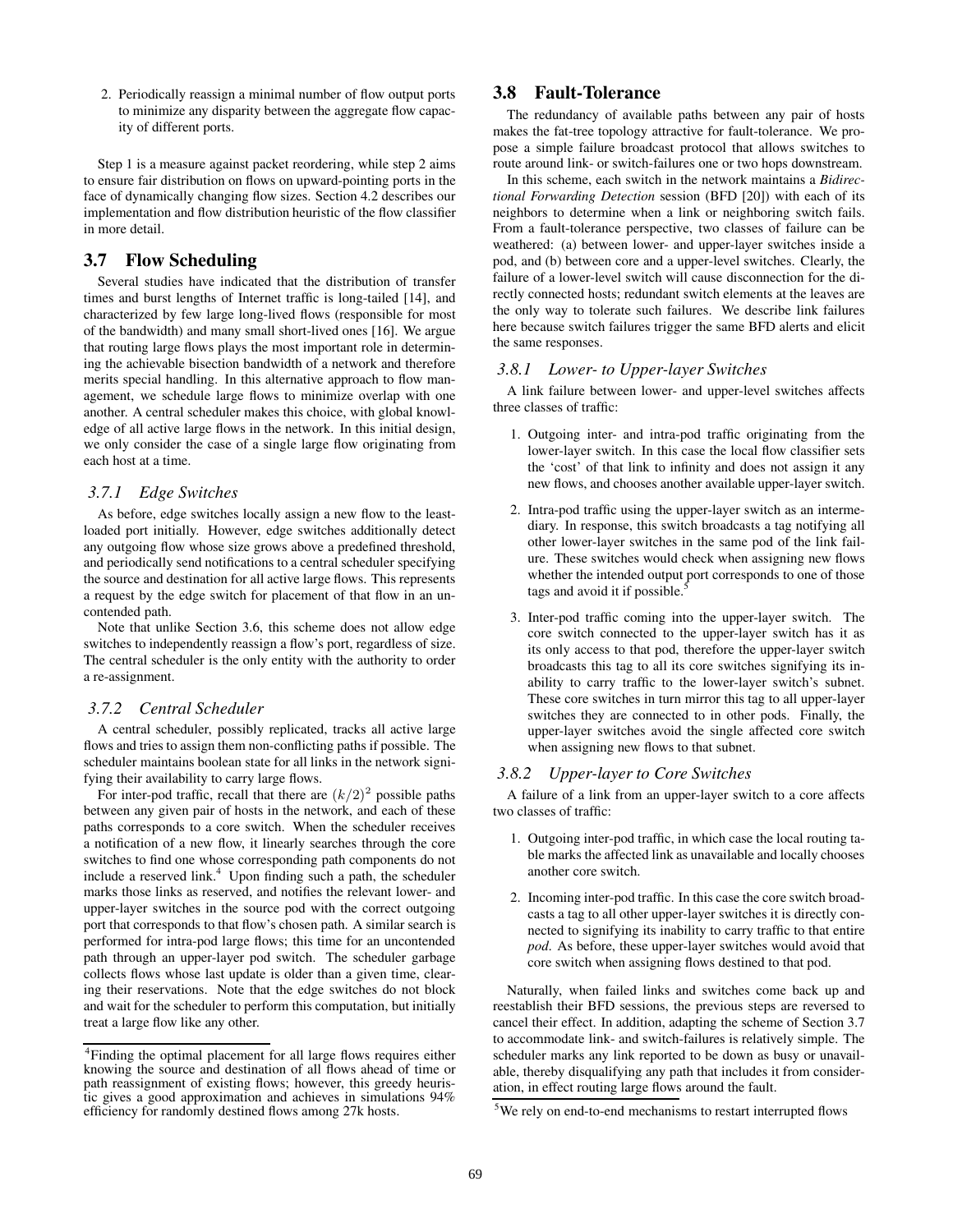# **3.9 Power and Heat Issues**

Besides performance and cost, another major issue that arises in data center design is power consumption. The switches that make up the higher tiers of the interconnect in data centers typically consume thousands of Watts, and in a large-scale data center the power requirements of the interconnect can be hundreds of kilowatts. Almost equally important is the issue of heat dissipation from the switches. Enterprise-grade switches generate considerable amounts of heat and thus require dedicated cooling systems.



**Figure 6: Comparison of power and heat dissipation.**

In this section we analyze the power requirements and heat dissipation in our architecture and compare it with other typical approaches. We base our analysis on numbers reported in the switch data sheets, though we acknowledge that these reported values are measured in different ways by different vendors and hence may not always reflect system characteristics in deployment.



**Figure 7: Comparison of total power consumption and heat dissipation.**

To compare the power requirement for each class of switch, we normalize the total power consumption and heat dissipation by the switch over the total aggregate bandwidth that a switch can support in Gbps. Figure 6 plots the average over three different switch models. As we can see, 10 GigE switches (the last three on the x-axis) consume roughly double the Watts per Gbps and dissipate roughly three times the heat of commodity GigE switches when normalized for bandwidth.

Finally, we also calculated the estimated total power consumption and heat dissipation for an interconnect that can support roughly 27k hosts. For the hierarchical design, we employ 576

ProCurve 2900 edge switches and 54 BigIron RX-32 switches (36 in the aggregation and 18 in the core layer). The fat-tree architecture employs 2,880 Netgear GSM 7252S switches. We are able to use the cheaper NetGear switch because we do not require 10 GigE uplinks (present in the ProCurve) in the fat-tree interconnect. Figure 7 shows that while our architecture employs more individual switches, the power consumption and heat dissipation is superior to those incurred by current data center designs, with 56.6% less power consumption and 56.5% less heat dissipation. Of course, the actual power consumption and heat dissipation must be measured in deployment; we leave such a study to our ongoing work.

## **4. IMPLEMENTATION**

To validate the communication architecture described in this paper, we built a simple prototype of the forwarding algorithms described in the previous section. We have completed a prototype using NetFPGAs [24]. The NetFPGA contains an IPv4 router implementation that leverages TCAMs. We appropriately modified the routing table lookup routine, as described in Section 3.4. Our modifications totaled less than 100 lines of additional code and introduced no measureable additional lookup latency, supporting our belief that our proposed modifications can be incorporated into existing switches.

To carry out larger-scale evaluations, we also built a prototype using Click, the focus of our evaluation in this paper. Click [21] is a modular software router architecture that supports implementation of experimental router designs. A Click router is a graph of packet processing modules called *elements* that perform tasks such as routing table lookup or decrementing a packet's TTL. When chained together, Click elements can carry out complex router functionality and protocols in software.

#### **4.1 TwoLevelTable**

We build a new Click element, *TwoLevelTable*, which implements the idea of a two-level routing table described in Section 3.3. This element has one input, and two or more outputs. The routing table's contents are initialized using an input file that gives all the prefixes and suffixes. For every packet, the TwoLevelTable element looks up the longest-matching first-level prefix. If that prefix is terminating, it will immediately forward the packet on that prefix's port. Otherwise, it will perform a right-handed longest-matching suffix search on the secondary table and forward on the corresponding port.

This element can replace the central routing table element of the standards-compliant IP router configuration example provided in [21]. We generate an analogous 4-port version of the IP router with the added modification of bandwidth-limiting elements on all ports to emulate link saturation capacity.

#### **4.2 FlowClassifier**

To provide the flow classification functionality described in Section 3.6, we describe our implementation of the Click element *FlowClassifier* that has one input and two or more outputs. It performs simple flow classification based on the source and destination IP addresses of the incoming packets, such that subsequent packets with the same source and destination exit the same port (to avoid packet reordering). The element has the added goal of minimizing the difference between the aggregate flow capacity of its highest- and lowest-loaded output ports.

Even if the individual flow sizes are known in advance, this problem is a variant of the NP-hard Bin Packing optimization problem [17]. However, the flow sizes are in fact not known *a priori*, making the problem more difficult. We follow the greedy heuris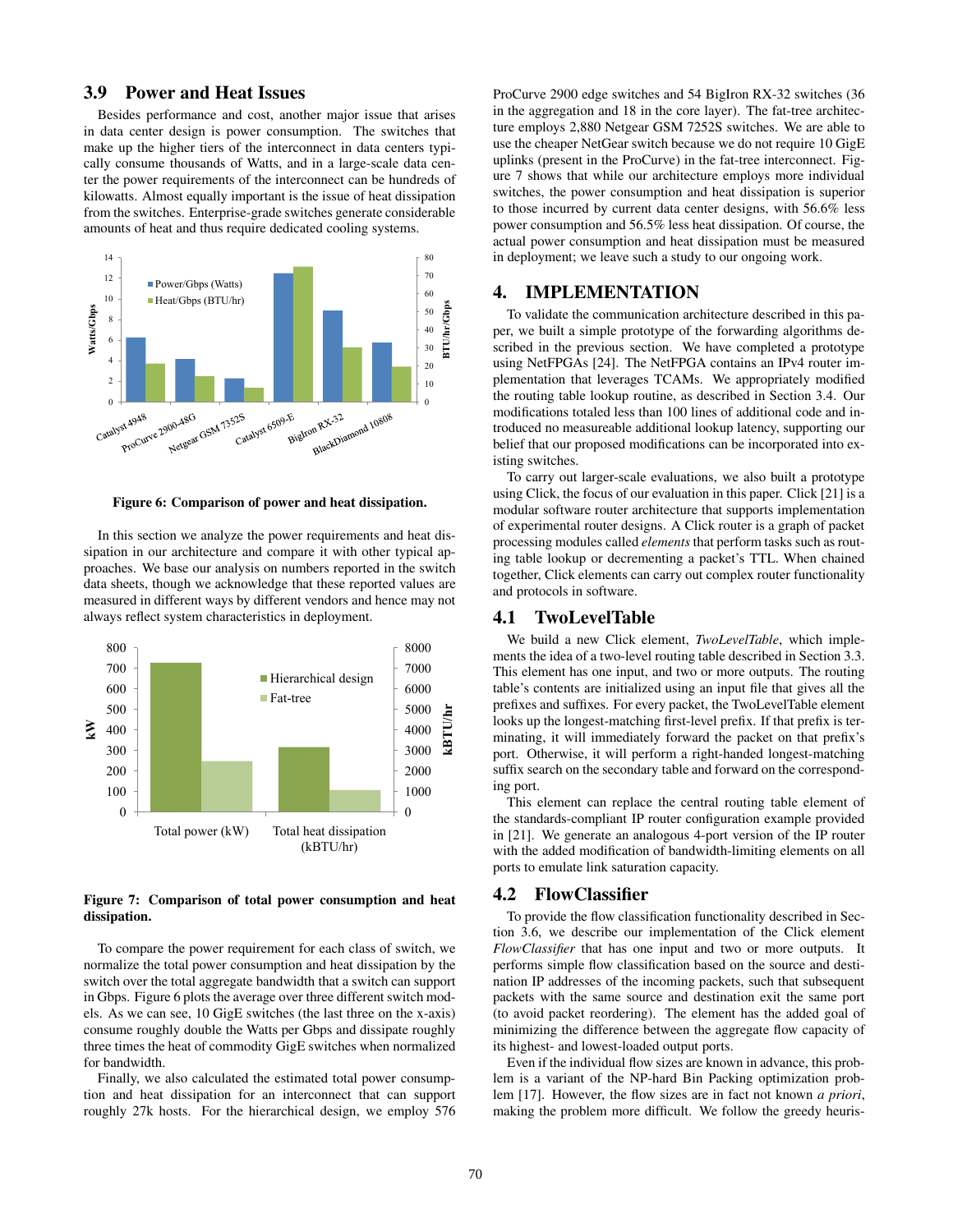tic outlined in Algorithm 3. Every few seconds, the heuristic attempts to switch, if needed, the output port of at most three flows to minimize the difference between the aggregate flow capacity of its output ports.

|    | // Call on every incoming packet                               |  |  |  |
|----|----------------------------------------------------------------|--|--|--|
|    | 1 IncomingPacket (packet)                                      |  |  |  |
|    | 2 begin                                                        |  |  |  |
| 3  | Hash source and destination IP fields of packet;               |  |  |  |
|    | // Have we seen this flow before?                              |  |  |  |
| 4  | <b>if</b> seen(hash) <b>then</b>                               |  |  |  |
| 5  | Lookup previously assigned port $x$ ;                          |  |  |  |
| 6  | Send packet on port $x$ ;                                      |  |  |  |
| 7  | else                                                           |  |  |  |
| 8  | Record the new flow $f$ ;                                      |  |  |  |
| 9  | Assign $f$ to the least-loaded upward port $x$ ;               |  |  |  |
| 10 | Send the packet on port $x$ ;                                  |  |  |  |
| 11 | end                                                            |  |  |  |
|    | 12 end                                                         |  |  |  |
|    | // Call every $t$ seconds                                      |  |  |  |
|    | 13 RearrangeFlows()                                            |  |  |  |
|    | 14 begin                                                       |  |  |  |
| 15 | for $i=0$ to 2 do                                              |  |  |  |
| 16 | Find upward ports $p_{max}$ and $p_{min}$ with the largest and |  |  |  |
|    | smallest aggregate outgoing traffic, respectively;             |  |  |  |
| 17 | Calculate D, the difference between $p_{max}$ and $p_{min}$ ;  |  |  |  |
| 18 | Find the largest flow f assigned to port $p_{max}$ whose size  |  |  |  |
|    | is smaller than $D$ ;                                          |  |  |  |
| 19 | <b>if</b> such a flow exists <b>then</b>                       |  |  |  |
| 20 | Switch the output port of flow $f$ to $p_{min}$ ;              |  |  |  |
| 21 | end                                                            |  |  |  |
| 22 | end                                                            |  |  |  |
|    | 23 end                                                         |  |  |  |
|    |                                                                |  |  |  |

**Algorithm 3**: The flow classifier heuristic. For the experiments in Section 5, *t* is 1 second.

Recall that the FlowClassifier element is an alternative to the two-level table for traffic diffusion. Networks using these elements would employ ordinary routing tables. For example, the routing table of an upper pod switch contains all the subnet prefixes assigned to that pod like before. However, in addition, we add a /0 prefix to match all remaining inter-pod traffic that needs to be evenly spread upwards to the core layer. All packets that match only that prefix are directed to the input of the FlowClassifier. The classifier tries to evenly distribute outgoing inter-pod flows among its outputs according to the described heuristic, and its outputs are connected directly to the core switches. The core switches do not need a classifier, and their routing tables are unchanged.

Note that this solution has soft state that is not needed for correctness, but only used as a performance optimization. This classifier is occasionally disruptive, as a minimal number of flows may be re-arranged periodically, potentially resulting in packet reordering. However, it is also adaptive to dynamically changing flow sizes and 'fair' in the long-term.<sup>6</sup>

# **4.3 FlowScheduler**

As described in Section 3.7, we implemented the element *FlowReporter*, which resides in all edge switches, and detects outgoing flows whose size is larger than a given threshold. It sends regular notifications to the central scheduler about these active large flows.

The *FlowScheduler* element receives notifications regarding active large flows from edge switches and tries to find uncontended paths for them. To this end, it keeps the binary status of all the links in the network, as well as a list of previously placed flows. For any new large flow, the scheduler performs a linear search among all equal-cost paths between the source and destination hosts to find one whose path components are all unreserved. Upon finding such a path, the flow scheduler marks all the component links as reserved and sends notifications regarding this flow's path to the concerned pod switches. We also modify the pod switches to process these port re-assignment messages from the scheduler.

The scheduler maintains two main data structures: a binary array of all the links in the network (a total of  $4 * k * (k/2)^2$  links), and a hashtable of previously placed flows and their assigned paths. The linear search for new flow placement requires on average 2 ∗  $(k/2)^2$  memory accesses, making the computational complexity of the scheduler to be  $O(k^3)$  for space and  $O(k^2)$  for time. A typical value for *k* (the number of ports per switch) is 48, making both these values manageable, as quantified in Section 5.3.

# **5. EVALUATION**

To measure the total bisection bandwidth of our design, we generate a benchmark suite of communication mappings to evaluate the performance of the 4-port fat-tree using the TwoLevelTable switches, the FlowClassifier and the FlowScheduler. We compare these methods to a standard hierarchical tree with a 3*.*6:1 oversubscription ratio, similar to ones found in current data center designs.

# **5.1 Experiment Description**

In the 4-port fat-tree, there are 16 hosts, four pods (each with four switches), and four core switches. Thus, there is a total of 20 switches and 16 end hosts (for larger clusters, the number of switches will be smaller than the number of hosts). We multiplex these 36 elements onto ten physical machines, interconnected by a 48-port ProCurve 2900 switch with 1 Gigabit Ethernet links. These machines have dual-core Intel Xeon CPUs at 2.33GHz, with 4096KB cache and 4GB of RAM, running Debian GNU/Linux 2.6.17.3. Each pod of switches is hosted on one machine; each pod's hosts are hosted on one machine; and the two remaining machines run two core switches each. Both the switches and the hosts are Click configurations, running in user level. All virtual links between the Click elements in the network are bandwidth-limited to 96Mbit/s to ensure that the configuration is not CPU limited.

For the comparison case of the hierarchical tree network, we have four machines running four hosts each, and four machines each running four pod switches with one additional uplink. The four pod switches are connected to a 4-port core switch running on a dedicated machine. To enforce the 3.6:1 oversubscription on the uplinks from the pod switches to the core switch, these links are bandwidth-limited to 106.67Mbit/s, and all other links are limited to 96Mbit/s.

Each host generates a constant 96Mbit/s of outgoing traffic. We measure the rate of its incoming traffic. The minimum aggregate incoming traffic of all the hosts for all bijective communication mappings is the effective bisection bandwidth of the network.

## **5.2 Benchmark Suite**

We generate the communicating pairs according to the following strategies, with the added restriction that any host receives traffic from exactly one host (i.e. the mapping is 1-to-1):

- Random: A host sends to any other host in the network with uniform probability.
- Stride( $i$ ): A host with index  $x$  will send to the host with index  $(x + i) \mod 16$ .

<sup>&</sup>lt;sup>6</sup>Fair in the sense that initial placement decisions are constantly being corrected since all flows' sizes are continually tracked to approximate the optimal distribution of flows to ports.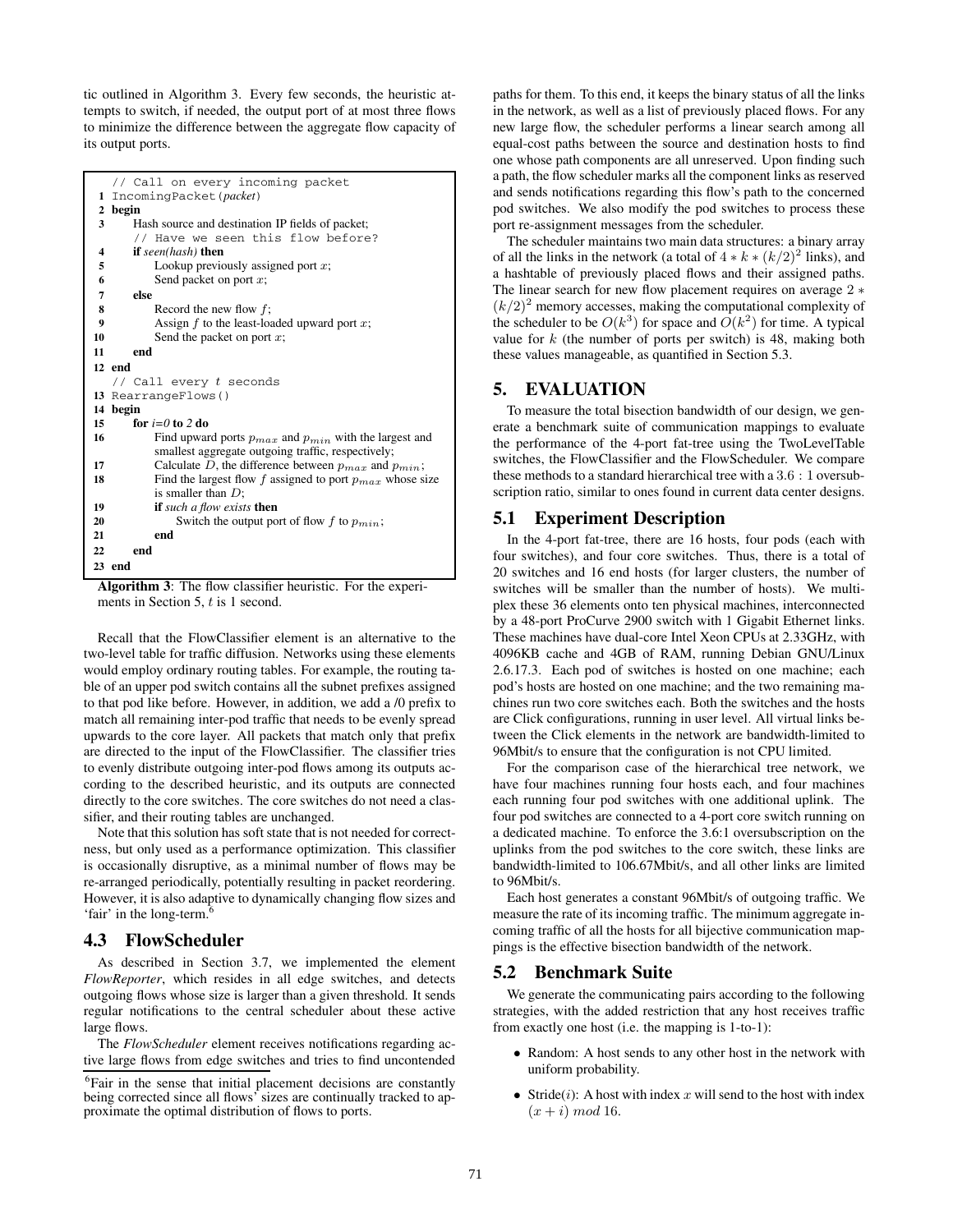| <b>Test</b>                 | Tree   | <b>Two-Level Table</b> | <b>Flow Classification</b> | <b>Flow Scheduling</b> |
|-----------------------------|--------|------------------------|----------------------------|------------------------|
| Random                      | 53.4%  | 75.0%                  | 76.3%                      | 93.5%                  |
| Stride $(1)$                | 100.0% | 100.0%                 | 100.0%                     | 100.0%                 |
| Stride $(2)$                | 78.1%  | 100.0%                 | 100.0%                     | 99.5%                  |
| Stride (4)                  | 27.9%  | 100.0%                 | 100.0%                     | 100.0%                 |
| Stride (8)                  | 28.0%  | 100.0%                 | 100.0%                     | 99.9%                  |
| Staggered Prob $(1.0, 0.0)$ | 100.0% | 100.0%                 | 100.0%                     | 100.0%                 |
| Staggered Prob $(0.5, 0.3)$ | 83.6%  | 82.0%                  | 86.2%                      | 93.4%                  |
| Staggered Prob $(0.2, 0.3)$ | 64.9%  | 75.6%                  | 80.2%                      | 88.5%                  |
| <b>Worst cases:</b>         |        |                        |                            |                        |
| Inter-pod Incoming          | 28.0%  | 50.6%                  | 75.1%                      | 99.9%                  |
| Same-ID Outgoing            | 27.8%  | 38.5%                  | 75.4%                      | 87.4%                  |

**Table 2: Aggregate Bandwidth of the network, as a percentage of ideal bisection bandwidth for the Tree, Two-Level Table, Flow Classification, and Flow Scheduling methods. The ideal bisection bandwidth for the fat-tree network is 1.536Gbps.**

- Staggered Prob  $(SubnetP, PodP)$ : Where a host will send to another host in its subnet with probability *SubnetP*, and to its pod with probability *P odP*, and to anyone else with probability <sup>1</sup> <sup>−</sup> *SubnetP* <sup>−</sup> *P odP*.
- Inter-pod Incoming: Multiple pods send to different hosts in the same pod, and all happen to choose the same core switch. That core switch's link to the destination pod will be oversubscribed. The worst-case *local* oversubscription ratio for this case is  $(k - 1) : 1$ .
- Same-ID Outgoing: Hosts in the same subnet send to different hosts elsewhere in the network such that the destination hosts have the same host ID byte. Static routing techniques force them to take the same outgoing upward port. The worst-case ratio for this case is  $(k/2)$ : 1. This is the case where the FlowClassifier is expected to improve performance the most.

# **5.3 Results**

Table 2 shows the results of the above described experiments. These results are averages across 5 runs/permutations of the benchmark tests, over 1 minute each. As expected, for any all-inter-pod communication pattern, the traditional tree saturates the links to the core switch, and thus achieves around 28% of the ideal bandwidth for all hosts in that case. The tree performs significantly better the closer the communicating pairs are to each other.

The two-level table switches achieve approximately 75% of the ideal bisection bandwidth for random communication patterns. This can be explained by the static nature of the tables; two hosts on any given subnet have a 50% chance of sending to hosts with the same host ID, in which case their combined throughput is halved since they are forwarded on the same output port. This makes the expectation of both to be 75%. We expect the performance for the two-level table to improve for random communication with increasing *k* as there will be less likelihood of multiple flows colliding on a single link with higher *k*. The inter-pod incoming case for the two-level table gives a 50% bisection bandwidth; however, the same-ID outgoing effect is compounded further by congestion in the core router.

Because of its dynamic flow assignment and re-allocation, the flow classifier outperforms both the traditional tree and the twolevel table in all cases, with a worst-case bisection bandwidth of approximately 75%. However, it remains imperfect because the type of congestion it avoids is entirely local; it is possible to cause congestion at a core switch because of routing decisions made one or two hops upstream. This type of sub-optimal routing occurs because the switches only have local knowledge available.

The FlowScheduler, on the other hand, acts on global knowledge and tries to assign large flows to disjoint paths, thereby achieving 93% of the ideal bisection bandwidth for random communication mappings, and outperforming all other methods in all the benchmark tests. The use of a centralized scheduler with knowledge of all active large flows and the status of all links may be infeasible for large arbitrary networks, but the regularity of the fat-tree topology greatly simplifies the search for uncontended paths.

In a separate test, Table 3 shows the time and space requirements for the central scheduler when run on a modestly-provisioned 2.33GHz commodity PC. For varying *k*, we generated fake placement requests (one per host) to measure the average time to process a placement request, and the total memory required for the maintained link-state and flow-state data structures. For a network of 27k hosts, the scheduler requires a modest 5.6MB of memory and could place a flow in under 0.8ms.

| $\boldsymbol{k}$ | <b>Hosts</b> | Avg Time/             | Link-state    | <b>Flow-state</b> |
|------------------|--------------|-----------------------|---------------|-------------------|
|                  |              | $\textbf{Req}(\mu s)$ | <b>Memory</b> | Memory            |
|                  | 16           | 50.9                  | 64 B          | 4 KB              |
| 16               | 1.024        | 55.3                  | 4 KB          | 205 KB            |
| 24               | 3.456        | 116.8                 | 14 KB         | 691 KB            |
| 32               | 8.192        | 237.6                 | 33 KB         | 1.64 MB           |
| 48               | 27,648       | 754.43                | 111 KB        | 5.53 MB           |

**Table 3: The flow scheduler's time and memory requirements.**

# **6. PACKAGING**

One drawback of the fat-tree topology for cluster interconnects is the number of cables needed to interconnect all the machines. One trivial benefit of performing aggregation with 10 GigE switches is the factor of 10 reduction in the number of cables required to transfer the same amount of bandwidth up the hierarchy. In our proposed fat-tree topology, we do not leverage 10 GigE links or switches both because non-commodity pieces would inflate cost and, more importantly, because the fat-tree topology critically depends upon a large fan-out to multiple switches at each layer in the hierarchy to achieve its scaling properties.

Acknowledging that increased wiring overhead is inherent to the fat-tree topology, in this section we consider some packaging techniques to mitigate this overhead. In sum, our proposed packaging technique eliminates most of the required external wiring and reduces the overall length of required cabling, which in turn simplifies cluster management and reduces total cost. Moreover, this method allows for incremental deployment of the network.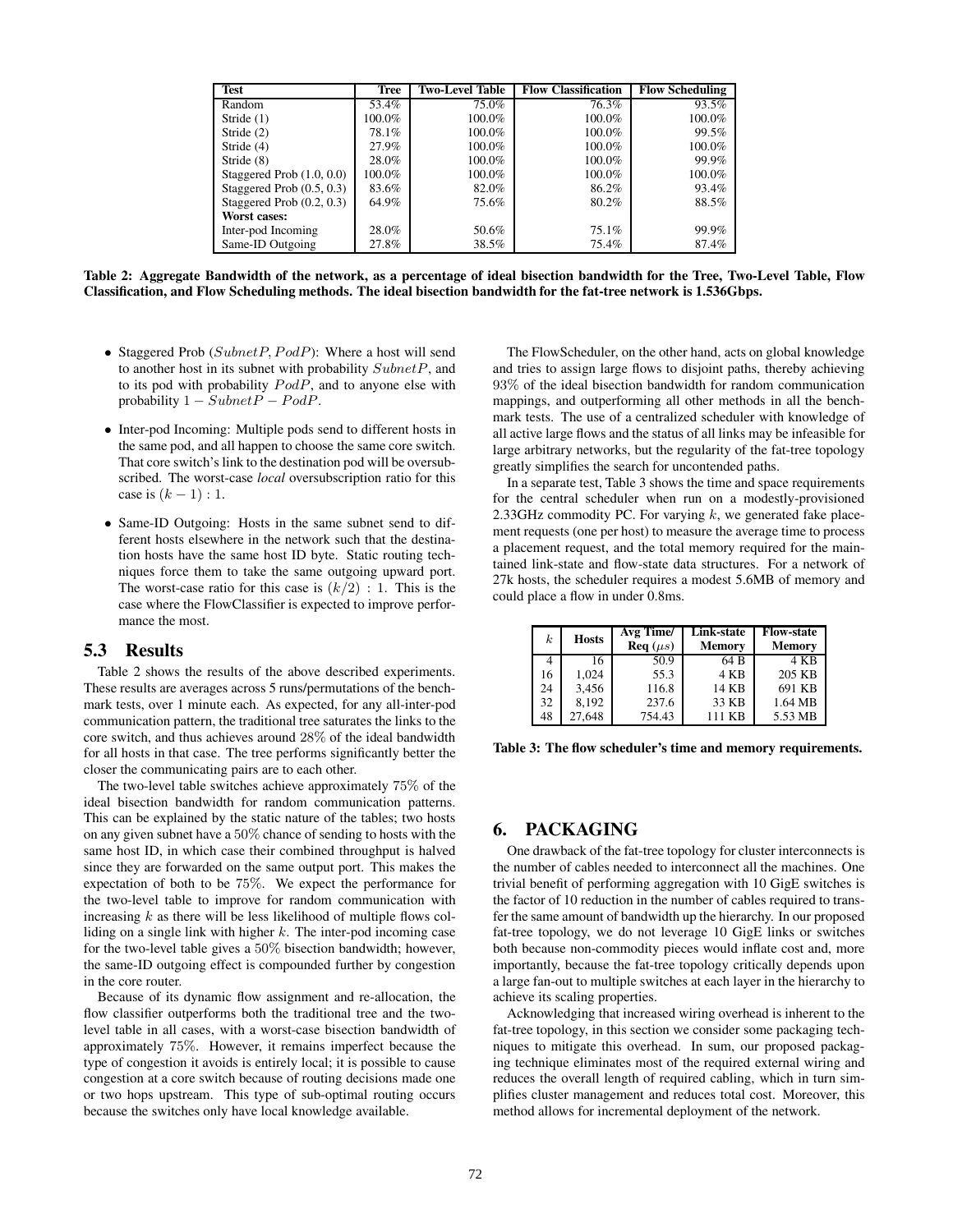

**Figure 8: Proposed packaging solution. The only external cables are between the pods and the core nodes.**

We present our approach in the context of a maximum-capacity 27,648-node cluster leveraging 48-port Ethernet switches as the building block of the fat-tree. This design generalizes to clusters of different sizes. We begin with the design of individual pods that make up the replication unit for the larger cluster, see Figure 8. Each pod consists of 576 machines and 48 individual 48-port GigE switches. For simplicity, we assume each end host takes up one rack unit (1RU) and that individual racks can accommodate 48 machines. Thus, each pod consists of 12 racks with 48 machines each.

We place the 48 switches that make up the first two layers of the fat-tree in each pod in a centralized rack. However, we assume the ability to package the 48 switches into a single monolithic unit with 1,152 user-facing ports. We call this the *pod switch*. Of these ports, 576 connect directly to the machines in the pod, corresponding to connectivity at the edge. Another 576 ports fan out to one port on each of the 576 switches that make up the core layer in the fattree. Note that the 48 switches packaged in this manner actually have 2,304 total ports (48 ∗ 48). The other 1,152 ports are wired internally in the pod switch to account for the required interconnect between the edge and aggregation layers of the pod (see Figure 3).

We further spread the 576 required core switches that form the top of the fat-tree across the individual pods. Assuming a total of 48 pods, each will house 12 of the required core switches. Of the 576 cables fanning out from each pod switch to the core, 12 will connect directly to core switches placed nearby in the same pod. The remaining cables would fan out, in sets of 12, to core switches housed in remote pods. Note that the fact that cables move in sets of 12 from pod to pod and in sets of 48 from racks to pod switches opens additional opportunities for appropriate "cable packaging" to reduce wiring complexity.

Finally, minimizing total cable length is another important consideration. To do so, we place racks around the pod switch in two dimensions, as shown in Figure 8 (we do not consider three dimensional data center layouts). Doing so will reduce cable lengths relative to more "horizontal" layouts of individual racks in a pod. Similarly, we lay pods out in a  $7 \times 7$  grid (with one missing spot) to accommodate all 48 pods. Once again, this grid layout will reduce inter-pod cabling distance to appropriate core switches and will support some standardization of cable lengths and packaging to support inter-pod connectivity.

We also considered an alternate design that did not collect the switches into a central rack. In this approach, two 48-port switches would be distributed to each rack. Hosts would interconnect to the switches in sets of 24. This approach has the advantage of requiring much shorter cables to connect hosts to their first hop switch and for eliminating these cables all together if the racks were appropriately internally packaged. We discarded this approach because we would lose the opportunity to eliminate the 576 cables within each pod that interconnect the edge and aggregation layers. These cables would need to crisscross the 12 racks in each pod, adding significant complexity.

# **7. RELATED WORK**

Our work in data center network architecture necessarily builds upon work in a number of related areas. Perhaps most closely related to our efforts are various efforts in building scalable interconnects, largely coming out of the supercomputer and massively parallel processing (MPP) communities. Many MPP interconnects have been organized as fat-trees, including systems from Thinking Machines [31, 22] and SGI [33]. Thinking Machines employed pseudo-random forwarding decisions to perform load balancing among fat-tree links. While this approach achieves good load balancing, it is prone to packet reordering. Myrinet switches [6] also employ fat-tree topologies and have been popular for cluster-based supercomputers. Myrinet employs source routing based on predetermined topology knowledge, enabling cut-through low latency switch implementations. Hosts are also responsible for load balancing among available routes by measuring round-trip latencies. Relative to all of these efforts, we focus on leveraging commodity Ethernet switches to interconnect large-scale clusters, showing techniques for appropriate routing and packaging.

InfiniBand [2] is a popular interconnect for high-performance computing environments and is currently migrating to data center environments. InfiniBand also achieves scalable bandwidth using variants of Clos topologies. For instance, Sun recently announced a 3,456-port InfiniBand switch built from 720 24-port InfiniBand switches arranged in a 5-stage fat-tree [4]. However, InfiniBand imposes its own layer 1-4 protocols, making Ethernet/IP/TCP more attractive in certain settings especially as the price of 10Gbps Ethernet continues to drop.

Another popular MPP interconnect topology is a Torus, for instance in the BlueGene/L [5] and the Cray XT3 [32]. A torus directly interconnects a processor to some number of its neighbors in a *k*-dimensional lattice. The number of dimensions determines the expected number of hops between source and destination. In an MPP environment, a torus has the benefit of not having any dedicated switching elements along with electrically simpler point-topoint links. In a cluster environment, the wiring complexity of a torus quickly becomes prohibitive and offloading all routing and forwarding functions to commodity hosts/operating systems is typically impractical.

Our proposed forwarding techniques are related to existing routing techniques such as OSPF2 and Equal-Cost Multipath (ECMP) [25, 30, 19]. Our proposal for multi-path leverages particular properties of a fat-tree topology to achieve good performance. Relative to our work, ECMP proposes three classes of stateless forwarding algorithms: (i) Round-robin and randomization; (ii) Region splitting where a particular prefix is split into two with a larger mask length; and (iii) A hashing technique that splits